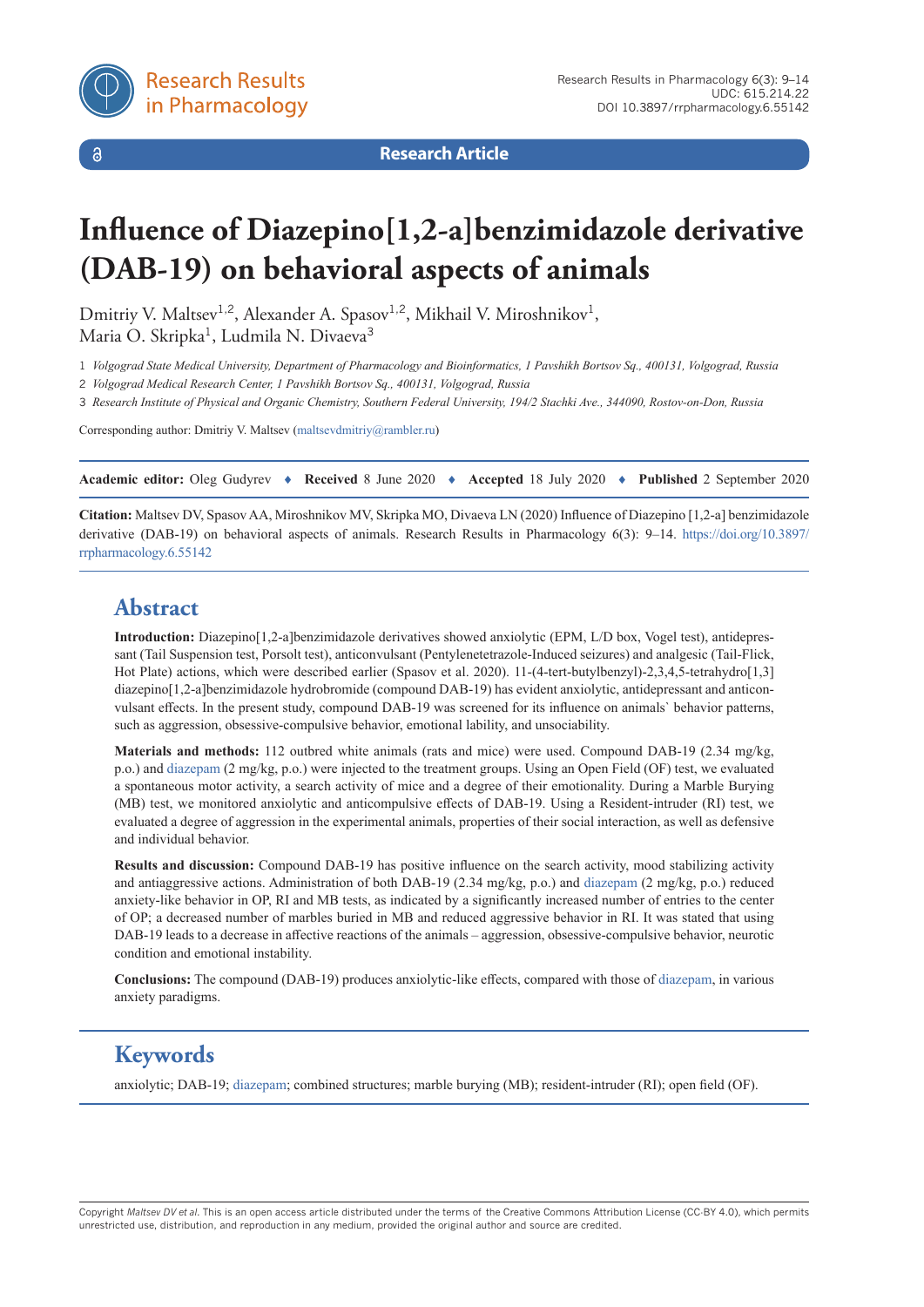### **Introduction**

Nowadays anxiety disorders are among wide-spread diseases (Bahi et al. 2019). Some of the most significant ones for clinical practice are general anxiety disorder, post-traumatic stress disorder, panic disorder (Carpenter et al. 2018; Freire et al. 2020), obsessive-compulsive disorder, social anxiety disorders, and mixed anxiety-depressive disorder. The attributes of clinical picture of patients with those pathologies are a gradual decrease in communicative and cognitive skills (Nechita et al. 2018), as well as disturbance of motivation, motor and vegetative spheres. It leads to problems in the professional sphere, which can be a factor of both economic instability (Ziebold et al. 2019) and interpersonal relationships which can lead to inferiority complex (Zethraeus et al. 1962). Most often anxiety disorders are accompanied by behavior instability, unmotivated aggression, hyperactivity, puerility or, on the contrary, asociality (Craske et al. 2016).

At present, there are a lot of medicine agents for treating anxiety disorders, but all of these have serious side effects (Ziebold et al. 2019). Classic tranquilizers – derivatives of benzodiazepine ([diazepam](https://pubchem.ncbi.nlm.nih.gov/compound/Diazepam), [alprazolam](https://pubchem.ncbi.nlm.nih.gov/compound/Alprazolam)) – after long-term usage can cause mental and physical dependence, as well as addictive behavior, muscle relaxation, and sedation. A number of scientific information sources (Ait-Daoud et al. 2018; Manz et al. 2018) describe cases of significant withdrawal syndrome after interruption of the treatment, when anxiety was increasing in the patients after they learned about a decrease in thetherapeutical dose of the agent (Soyka 2017). Daily sedatives ([tofisopam](https://pubchem.ncbi.nlm.nih.gov/compound/Tofisopam), [medazepam](https://pubchem.ncbi.nlm.nih.gov/compound/Medazepam), [gidazepam](https://pubchem.ncbi.nlm.nih.gov/compound/Gidazepam)) have milder side effects than classic tranquilizers. However these drugs can cause psychomotor agitation, irritation, aggression, sleeping disorder, and confusional state. A derivative of mercaptobenzimidazole – [fabo](https://pubchem.ncbi.nlm.nih.gov/compound/Fabomotizole)[motizole](https://pubchem.ncbi.nlm.nih.gov/compound/Fabomotizole) – decreases behavioral components of psychopathological conditions, but has a delayed start of the main effect (Uyanaev et al. 2006).

Following the above, nowadays it is vital to search and study drugs with a pronounced anxiolytic effect and positively affecting the majority of psychoemotional components as well as having a minimum of side effects.

In a previous study, we found a compound (DAB-19) – diazepino[1,2-a]benzimidazole, a derivative having in the core structure 2 privileged subclasses – diazepine and benzimidazole, showing a high tranquilizing action. It was shown that the compound demonstrated a pronounced anxiolytic effect not only comparable with a classic tranquilizer – [diazepam](https://pubchem.ncbi.nlm.nih.gov/compound/Diazepam), but exceeding it in a number of tests (Spasov et al. 2018).

The aim of the present study was to evaluate the influence of (DAB-19) on some components of animal behavior – aggression, communicative skills and obsessive-compulsive behavior.

### **Materials and methods**

#### **Experimental animals**

The present research work was performed using 48 outbred male mice (18–22 g), 32 outbred male rats-residents  $(230-250 \text{ g})$  and 32 male rat-intruders  $(160-180 \text{ g})$ , obtained from Rappolovo Nursery, Leningrad region, Russia. The animals were maintained in standard laboratory conditions (temperature  $(22 \pm 2)$ °C and room humidity  $(60 \pm 10)\%$ ), with a 12:12 h light/dark cycle. Standard diet and filtered water were provided ad libitum. The experimental procedures on the animals were carried out in accordance with the Local Ethics Committee of Volgograd State Medical University, Volgograd, Russia (Protocol No. IRB 00005839 IORG 0004900 (OHRP)).

#### **Drugs and treatment**

[Diazepam](https://pubchem.ncbi.nlm.nih.gov/compound/Diazepam) was procured from Organica J.S.C., Novokuznetsk, Russia. The tested molecule DAB-19 was synthesized at the Research Institute of Physical and Organic Chemistry of the Southern Federal University, Rostov-on-Don, Russia and selected from a series of diazepino-[1,2-α]-benzimidazole derivatives due to its pronounced anxiolytic and antidepressant actions. Chemistry and synthesis of (DAB-19) were reported in our earlier publications (Anisimova et al. 2007). [Diazepam](https://pubchem.ncbi.nlm.nih.gov/compound/Diazepam) and compound DAB-19 were freshly prepared in distilled water and administered per oral (p.o.) in a constant volume of 10 mL/kg.

#### **Experimental design**

The dose of (DAB-19) was equimolar to [diazepam](https://pubchem.ncbi.nlm.nih.gov/compound/Diazepam) (2 mg/ kg), in which it demonstrates a pronounced anti-anxiety effect without muscle relaxation and sedation (Spasov et al. 2018). Forty-eight outbred mice ( $n = 8/$ group) were randomly divided into six experimental groups. Group I consisted of control mice receiving vehicle (distilled water); group II was a group treated with the comparison drug [diazepam](https://pubchem.ncbi.nlm.nih.gov/compound/Diazepam) (2 mg/kg), and group III received (DAB-19) (2.34 mg/kg). Besides sixty-four outbred rats ( $n = 8/$ group) were randomly divided into eight experimental groups. Group I consisted of control rats; group II received distilled water; group III was a group of [diazepam](https://pubchem.ncbi.nlm.nih.gov/compound/Diazepam) (2 mg/kg), and group IV received (DAB-19) (2.34 mg/ kg). The rodents were orally administered with (DAB-19) or [diazepam](https://pubchem.ncbi.nlm.nih.gov/compound/Diazepam) or vehicle with an atraumatic metal gastric catheter 30 min before behavioral tests.

#### **Behavioral tests**

#### **Open Field test**

The apparatus consisted of a plastic arena  $(40\times40\times30$  cm) with the floor divided with black parallel lines into 16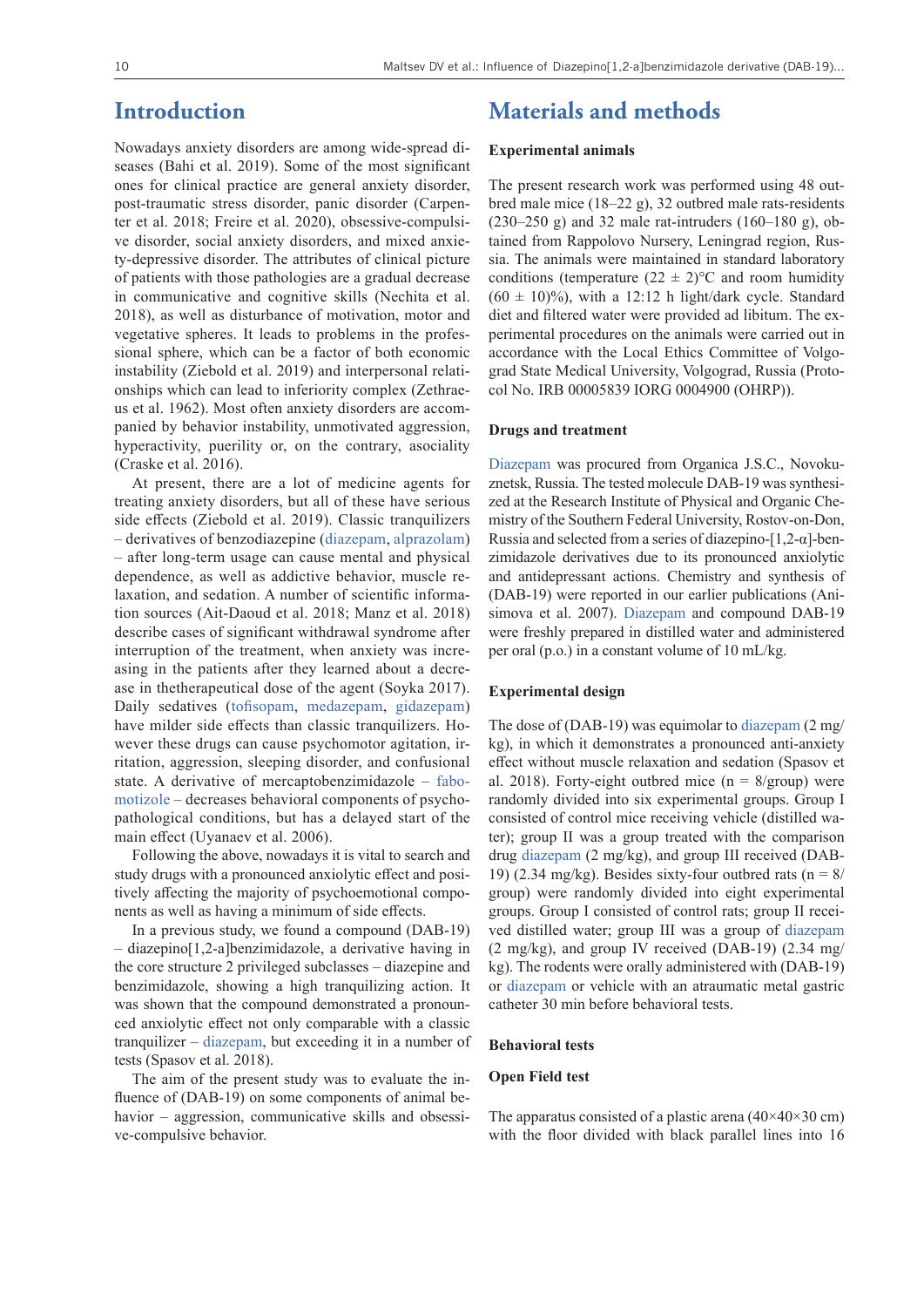squares (15×15 cm). At intersection of lines, there were holes  $(1\times1$  cm), which made it possible to evaluate the search activity of the experimental mice (da Silva et al. 2018). The apparatus was illuminated with a 100 W bulb suspended at the height of 100 cm above the base of the arena. At the beginning of the test, the mice were placed individually at the center of the square arena. The ambulation scores (number of squares crossed), rearing number (upright standings on hind legs) and search activity (number of holes explored), as well as the number of short and long grooming acts were recorded for a 5 min period (Seibenhener et al. 2015). Open Field test can also be used for non-specific evaluation of muscle relaxation effects of compounds and to characterize the general rodent`s emotional state (rearings, sedation, a long grooming act as an indicator of comfortable condition, boluses) in addition to behavioral activity. After each individual test session, the apparatus was cleaned with 70% ethanol.

#### **Marble Burying test**

According to Egashira et al. (2013), a plastic cage  $(350\times250\times200 \text{ mm})$  was filled approximately 5 cm deep with sawdust. Twenty-four glass marbles (15 mm in diameter) were evenly spaced on the sawdust surface. The container was covered with a metal grid. During the testing phase, each mouse was placed in the corner of the cage individually and was allowed to explore it for 30 min (Taylor et al. 2017). At the end of the test, the mouse was removed from the cage, and the number of marbles buried to at least two-thirds of their depth was counted.

#### **Resident-intruder test**

An intruder male was introduced to the resident's cage, and then the main behavioral patterns (individual, aggressive, communicative and protective behavior) were registered. Individual (not associated with partner) behavior implied autogrooming, rearing number, resting state, on-site movement, and freezing (Koolhaas et al. 2013). Bites, attacks, aggressive poses, side poses were considered as aggressive behavior. Communicative behavior included following the partner, sniffing their bodies and genitals, grooming the partner, creeping towards and onto the partner. Avoiding the intruder, defense poses, submission pose on the back were considered as protective behavior (Wei et al. 2014). These parameters were assessed by the number of the registered forms (each act or pose of an experimental animal) of behavior within 5 minutes of monitoring.

#### **Statistical analysis**

Data were analyzed using GraphPad Prism v.5.0 (Graph-Pad Software, La Jolla, CA, USA). All the results are expressed as mean $\pm$ standard error of mean (SEM). The significance of differences between the groups were analyzed using Kruskal-Wallis test followed by post-hoc Dunn's test. A value of  $p \le 0.05$  was considered as statistically significant.

### **Results and discussion**

Based on the results of the study of behavioral activity in the Open Field test, it was found that the animals treated with (DAB-19) actively moved throughout the area of the experimental apparatus, explored its segments and holes, and more often went out into the central area (Table 1). It was shown that the number of crossed squares (locomotor activity) under the influence of DAB-19 1.6 times  $(p \le 0.05)$  exceeds that number for the control group and corresponds to the indicator of the [diazepam](https://pubchem.ncbi.nlm.nih.gov/compound/Diazepam) group. The number of rearings of the animals influenced by DAB-19 was 6.6 times more than that in the control group and 2.6 times more than in [diazepam](https://pubchem.ncbi.nlm.nih.gov/compound/Diazepam) group ( $p \le 0.05$ ). The search activity of the animals treated with DAB-19, 1.9 times exceeded the control group activity and 1.7 times exceeded the [diazepam](https://pubchem.ncbi.nlm.nih.gov/compound/Diazepam) group activity. Entries to the installation center by this group of animals were performed 4.1 times statistically more often than in the control; however, they were twice as few as [diazepam](https://pubchem.ncbi.nlm.nih.gov/compound/Diazepam) ( $p \le 0.05$ ). The number of short-term self-grooming acts of the animals influenced by DAB-19 was 3.3 times ( $p \le 0.05$ ) less pronounced compared to the control and corresponded to the level of the [diazepam](https://pubchem.ncbi.nlm.nih.gov/compound/Diazepam) group. The received data correlated to the indicators of long-term self-grooming: a 6.3-time increase in this parameter was recorded for the animals that received distilled water ( $p \le 0.05$ ). It is at the level of the [diazepam](https://pubchem.ncbi.nlm.nih.gov/compound/Diazepam) group ( $p \leq 0.05$ ), which indicates the leveling of anxiety behavior in the DAB-19 group. The amount of fecal boli in the DAB-19 group was 2.2 times ( $p \le 0.05$ ) less than that in the control group, which proves lack of pronounced emotionality.

**Table 1.** Influence of Compound DAB-19 (2.34 mg/kg, p.o.) and [Diazepam](http://) (2 mg/kg, p.o.) on Behavior of Mice in the Open Field Test ( $M \pm$  SEM).

| Parameter                                |           | Control group   | Diazepam            | $DAB-19$               |
|------------------------------------------|-----------|-----------------|---------------------|------------------------|
|                                          |           |                 | $(2 \text{ mg/kg})$ | $(2.34 \text{ mg/kg})$ |
| Locomotor activity                       |           | $55.3 \pm 3.61$ | $92.5 \pm 6.91*$    | $93.0 \pm 3.41*$       |
| Rearings                                 |           | $3.2 \pm 0.61$  | $8.4 \pm 1.32*$     | $21.0 \pm 2.00*$       |
| Search activity                          |           | $3.2 \pm 0.61$  | $3.6 \pm 0.50$      | $6.0 \pm 0.61*$        |
| Number of entries to the center of arena |           | $0.8 \pm 0.31$  | $7.0 \pm 1.21*$     | $3.3 \pm 0.42^*$       |
| Self-grooming                            | Short-    | $7.5 \pm 0.92$  | $2.7 \pm 0.42*$     | $2.3 \pm 0.49*$        |
|                                          | term      |                 |                     |                        |
|                                          | Long-term | $0.8 \pm 0.40$  | $4.5 \pm 0.85*$     | $5.0 \pm 0.73*$        |
| Fecal boli                               |           | $2.2 \pm 0.31$  | $1.3 \pm 0.33$      | $1.0 \pm 0.45$         |

Note:  $*$  – differences are significant compared to control ( $p \le 0.05$ , Kruskal-Wallis test, Dunn`s post hoc test).

In the Marble Burying test, after DAB-19 administration, compulsive marble burying was 6.9 times lower  $(1.7 \pm 0.70)$  than in the control group  $(11.8 \pm 2.60)$ , which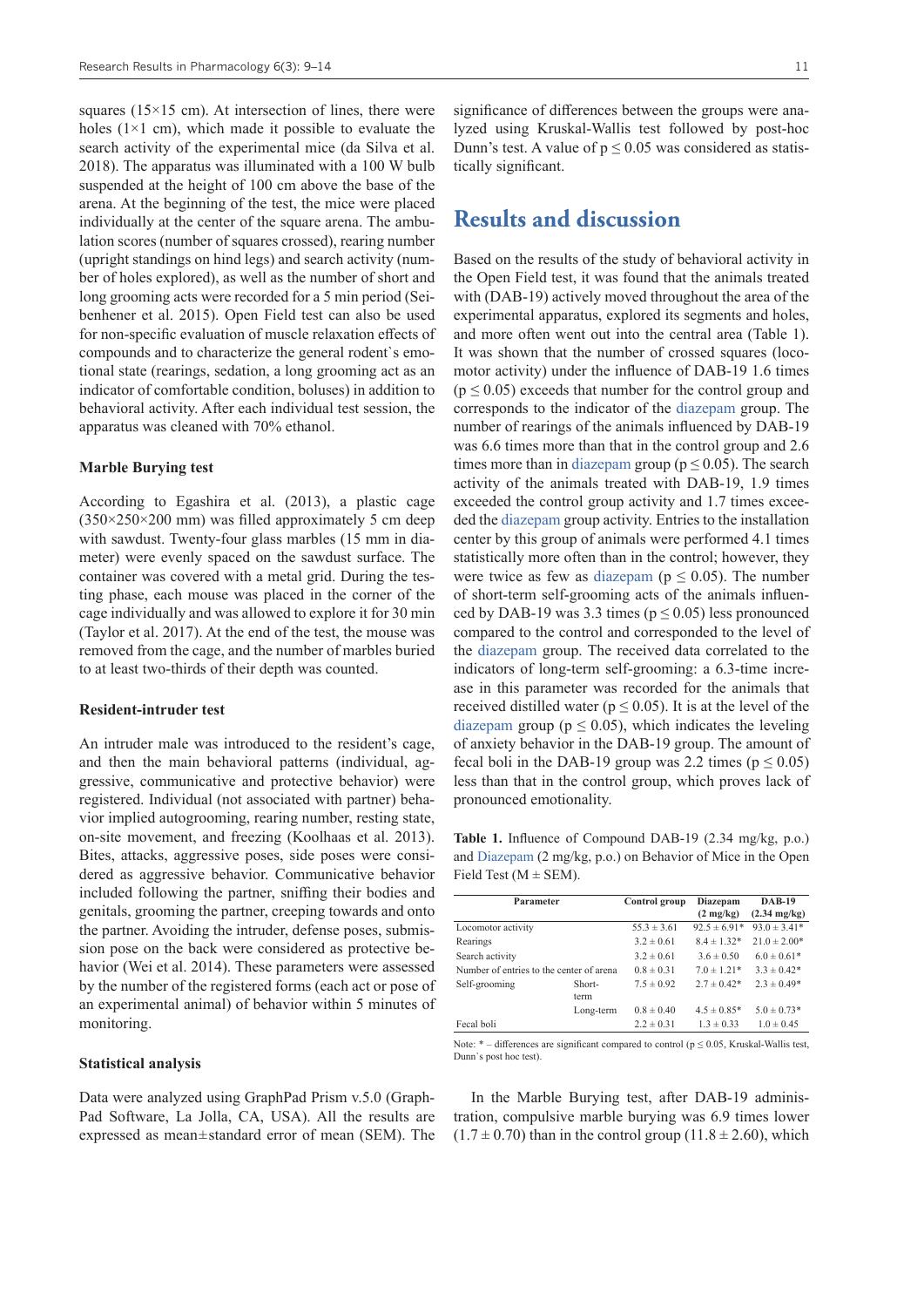| Group                         | Individual behavior, points | Aggressive behavior, points | Communicative behavior, points | Defensive behavior, points |
|-------------------------------|-----------------------------|-----------------------------|--------------------------------|----------------------------|
| Control group                 | $9.2 \pm 1.54$              | $17.3 \pm 3.77$             | $16.0 \pm 1.17$                | $2.4 \pm 0.65$             |
| Control (vehicle)             | $6.0 \pm 2.67$              | $17.6 \pm 3.68$             | $11.4 \pm 1.12*$               | $5.6 \pm 1.17*$            |
| Diazepam $(2 \text{ mg/kg})$  | $5.1 \pm 1.03*$             | $9.5 \pm 2.18*$             | $10.5 \pm 2.17*$               | $2.4 \pm 1.42$             |
| DAB-19 $(2.34 \text{ mg/kg})$ | $7.8 \pm 1.18$              | $1.5 \pm 0.67*$             | $12.8 \pm 2.14$                | $0.0 \pm 0.01*$            |

**Table 2.** Influence of Compound DAB-19 (2.34 mg/kg, p.o.) and [Diazepam](http://) (2 mg/kg, p.o.) on Behavior of Rats in the Resident-intruder Test( $M \pm$  SEM).

Note: <sup>\*</sup> −differences are significant compared to control ( $p ≤ 0.05$ , Kruskal-Wallis test, Dunn`s post hoc test).

was the same level with [diazepam](https://pubchem.ncbi.nlm.nih.gov/compound/Diazepam) group  $(2.1 \pm 1.24)$ ,  $p \le 0.05$ . The animals in the group of DAB-19 moved actively in the apparatus, but unlike the control group made fewer attempts in marble burying. Smooth-faced layer of sawdust in the cage and the absence of pits indicate that.

In the Resident-intruder test, a significant change in the number of acts of protective and communicative behavior in the positive control group compared to the intact one was registered, which may be associated with the consequences of animal stress from p.o. administration of the solvent (Table 2). Aggressive behavior reduced ( $p \le 0.05$ ) after administration of [diazepam,](https://pubchem.ncbi.nlm.nih.gov/compound/Diazepam) which is a characteristic feature of the benzodiazepine drugs. Protective behavior after administration of DAB-19 was practically not observed. However, the indicator of aggressive behavior not only more than 10 times decreased compared to the intact control group, but 6 times exceeded that in the [dia](https://pubchem.ncbi.nlm.nih.gov/compound/Diazepam)[zepam](https://pubchem.ncbi.nlm.nih.gov/compound/Diazepam) group ( $p \leq 0.05$ ). Important changes in individual and communicative behavior patterns after using DAB-19 were not recorded.

Among the most effective classic tranquilizers – derivatives of benzodiazepine used in the treatment of anxiety pathologies, [diazepam](https://pubchem.ncbi.nlm.nih.gov/compound/Diazepamhttps:/pubchem.ncbi.nlm.nih.gov/compound/Diazepam) stands out. However, it has side effects on the behavioral component – fatigue and lack of emotions or, on the contrary, acute agitation, anxiety, hallucinations and fits of rage (Talarek et al. 2018). The group of "daytime" sedatives has milder unwanted actions, but even their use can result in increased irritability, psychomotor agitation, confusion [\(tofisopam](https://pubchem.ncbi.nlm.nih.gov/compound/Tofisopam)), sedation, drowsiness, fatigue and a slow-down in reactivity ([medazepam](https://pubchem.ncbi.nlm.nih.gov/compound/Medazepam)).

The derivative of diazepino[1,2-a]benzimidazole– DAB-19 – does not tend to inhibit the spontaneous locomotor activity of animals, including ambulation scores and rearings number in the Open Field test. As it was observed in previous studies, DAB-19 was confirmed to lack muscle relaxation (Ziebold et al. 2019). High spontaneous activity is probably associated with an increased search activity of mice. It can indicate either pronounced emotionality in the animals, which is not confirmed by the number of boluses as one of the observed parameters, or a positive effect on the cognitive aspect of the experimental rodents` behavior, which is supported by a distinct anxiolytic effect of DAB-19 in previous study (Spasov et al. 2018).The suppression of natural fear of open spaces allows animals to show interest in exploring new territories. The anxiolytic effect of DAB-19 is also confirmed by a high number of entries to the central lit area, rarely recorded short-term self-groomings (which is known to indicate the nervous state of the animal) and a large number of acts of prolonged groomings (which is consistent with the results of screening and in-depth studies of the anti-anxiety activity of the compound) (Spasov et al. 2018; Spasov et al. 2020).

The anxiolytic pattern of action is associated with anti-compulsive effect of DAB-19 shown in the Marble Burying test. The number of acts of compulsive burying was significantly reduced relative to the reference groups. The obtained data of DAB-19 and [diazepam](https://pubchem.ncbi.nlm.nih.gov/compound/Diazepamhttps:/pubchem.ncbi.nlm.nih.gov/compound/Diazepam) do not result from the development of a muscle relaxant effect, which is evident from the data of the previously conducted tests: Elevated Plus Maze (parameter of the total number of moves between the arms), Actometer and Open Field (Spasov et al. 2018). According to the previously obtained data, [tofisopam](https://pubchem.ncbi.nlm.nih.gov/compound/Tofisopam) (2 mg/kg) was shown to have an anti-neurotic effect at the level of DAB-19 (2.34 mg/kg) –  $1.2 \pm 0.49$ marbles on average (Skripka et al. 2018). So, DAB-19 in the Marble Burying test demonstrated an anti-compulsive effect slightly exceeding [diazepam](https://pubchem.ncbi.nlm.nih.gov/compound/Diazepamhttps:/pubchem.ncbi.nlm.nih.gov/compound/Diazepam) and not connected with muscle relaxation in the studied dose, which broadens the understanding of the clinical potential of the new diazepino[1,2-a]benzimidazole derivative.

The Resident-intruder test is employed to quantify the intraspecific aggression between male rats. One of the most important components of behavioral activity is social interaction to determine the structure of which the Resident-intruder test was used. For high spontaneous activity of animals in the Open Field test, aggressive genesis was not confirmed since this type of behavior in the group DAB-19 was 10 times reduced compared to control values, which distinguishes its spectrum of action from that of [tofisopam.](https://pubchem.ncbi.nlm.nih.gov/compound/Tofisopam) Given the correspondence between the parameters of the individual and communicative behavior of the DAB-19 group to the control group values, a decrease in the aggressive component is associated with the leveling of the protective pattern of rats in the Resident-intruder test. In addition, the lack of influence on individual and communicative behavior may indicate the absence of sedative effect in the studied compound (DAB-19).

The therapeutic correction of affective mental disorders often has some difficulties associated with the biochemical individuality of development mechanisms of these pathologies (Beesdo et al. 2009; Byrd et al. 2014; Cooney et al. 2017). Compound DAB-19 is a derivative of diazepino[1,2-a]benzimidazole, so it has fragments of the two privileged subclasses in its core structure: diazepine and benzimidazole. Perhaps, a combination of chemical compounds with a proven tranquilizing effect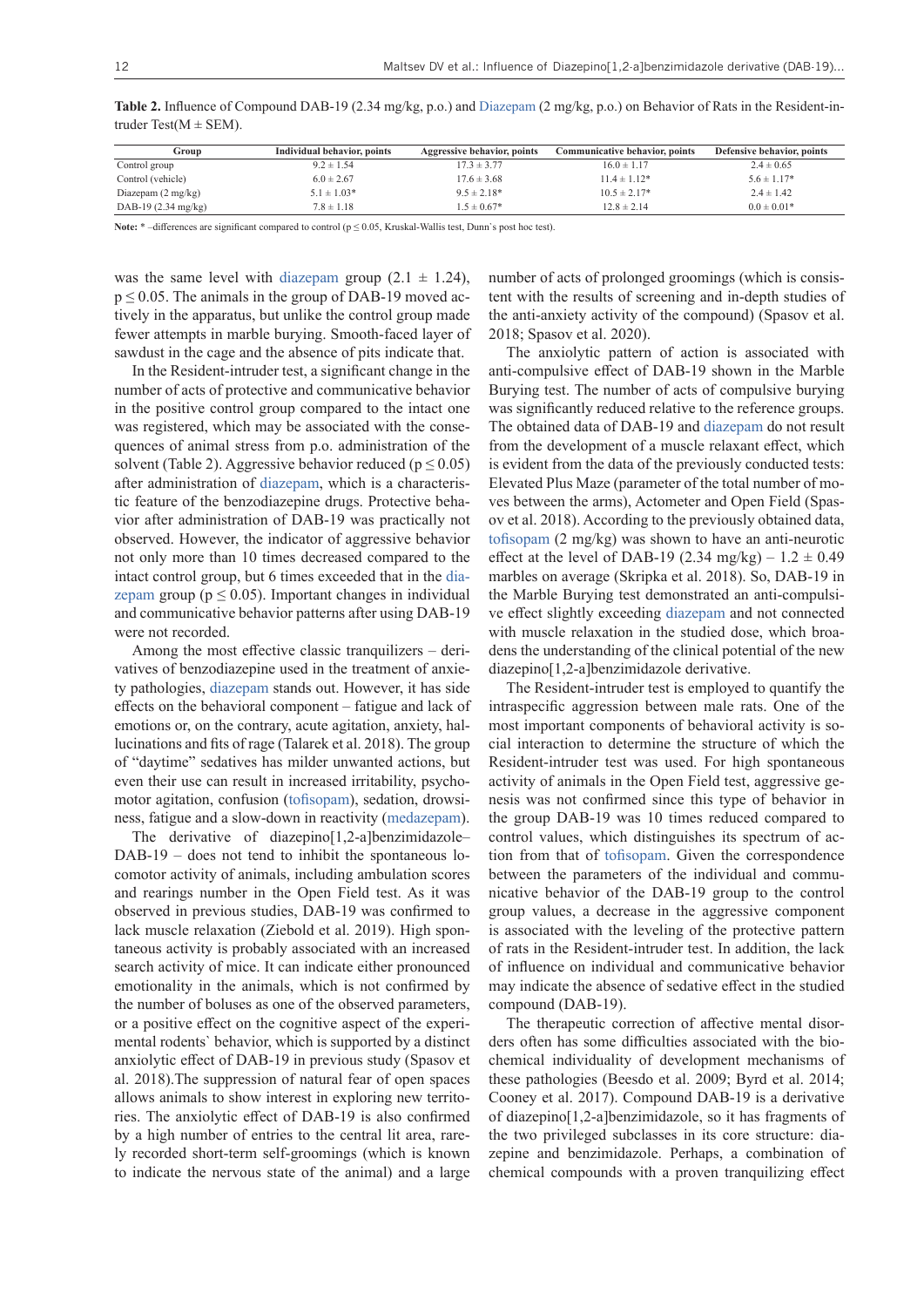(Spasov et al. 2018), carried out through various mechanisms, is manifested in DAB-19 in the multi-targeting of its action, which results in the reduction or leveling of a number of undesirable behavioral components.

### **Conclusion**

As a result of the study, it was found that a diazepino[1,2-a]benzimidazole derivative, compound DAB-19, at the dose of 2.34 mg/kg, which has previously proven anxiolytic and antidepressant activities, changes various pathological behavioral reactions towards normalization. Thus, theoretically, it can be a promising compound for the relief of a number of psychopathological conditions manifested in pronounced aggression (gambling, alcohol or mental addiction), predominance of compulsive beha-

# **References**

- Ait-Daoud N, Hamby AS, Sharma S, Blevins D (2018) A review of alprazolam use, misuse, and withdrawal. Journal of Addiction Medicine 12(1): 4–10. <https://doi.org/10.1097/ADM.0000000000000350> [\[PubMed](https://pubmed.ncbi.nlm.nih.gov/28777203/)] [\[PMC](https://www.ncbi.nlm.nih.gov/pmc/articles/PMC5846112/)]
- Anisimova VА, Kuzmenko VV, KuzmenkoТА, MorkovnikАS (2007) Synthesis of  $1(11)H-2,3,4,5$ -tetrahydro $[1,3]$ diazepino $[1,2-a]$ benzimidazole starting from benzimidazole-2-sulfonic acid. Intramolecular cyclization of 2-(δ-chlorobutylamino)benzimidazole. Russian Chemical Bulletin 56(11): 2315–2322. [https://doi.](https://doi.org/10.1007/s11172-007-0366-8) [org/10.1007/s11172-007-0366-8](https://doi.org/10.1007/s11172-007-0366-8)
- Bahi A, Dreyer JL (2019) Dopamine transporter (DAT) knockdown in the nucleus accumbens improves anxiety-and depression-related behaviors in adult mice. Behavioural Brain Research 359: 104–115. <https://doi.org/10.1016/j.bbr.2018.10.028> [[PubMed\]](https://pubmed.ncbi.nlm.nih.gov/30367968/)
- Beesdo K, Knappe S, Pine DS (2009) Anxiety and anxiety disorders in children and adolescents: developmental issues and implications for DSM-V. Psychiatric Clinics of North America 32(3): 483–524. <https://doi.org/10.1016/j.psc.2009.06.002>[\[PubMed](https://pubmed.ncbi.nlm.nih.gov/19716988/)] [[PMC\]](https://www.ncbi.nlm.nih.gov/pmc/articles/PMC3018839/)
- Byrd JB, Brook RD (2014) Anxiety in the "Age of hypertension". Current Hypertension Reports 16(10): 486. [https://doi.org/10.1007/](https://doi.org/10.1007/s11906-014-0486-0) [s11906-014-0486-0](https://doi.org/10.1007/s11906-014-0486-0) [[PubMed\]](https://pubmed.ncbi.nlm.nih.gov/25164965/)
- Carpenter JK, Andrews LA, Witcraft SM, Powers MB, Smits JAJ, Hofmann SG (2018) Cognitive behavioral therapy for anxiety and related disorders: A meta-analysis of randomized placebo-controlled trials. Depression and anxiety 35(6): 502–514. [https://doi.](https://doi.org/10.1002/da.22728) [org/10.1002/da.22728](https://doi.org/10.1002/da.22728) [[PubMed\]](https://pubmed.ncbi.nlm.nih.gov/29451967/) [[PMC\]](https://www.ncbi.nlm.nih.gov/pmc/articles/PMC5992015/)
- Cooney LG, Dokras A (2017) Depression and anxiety in polycystic ovary syndrome: etiology and treatment. Current Psychiatry Reports 19(11): 1–83. <https://doi.org/10.1007/s11920-017-0834-2>[[PubMed\]](https://pubmed.ncbi.nlm.nih.gov/28929349/)
- Craske MG, Stein MB (2016) Anxiety. Lancet 388(10063): 3048– 3059. [https://doi.org/10.1016/S0140-6736\(16\)30381-6](https://doi.org/10.1016/S0140-6736(16)30381-6) [[PubMed\]](https://pubmed.ncbi.nlm.nih.gov/27349358/)
- da Silva DM, Sanz G, Vaz BG, de Carvalho FS, Lião LM, de Oliveira DR, da Silva Moreira LK, Cardoso CS, de Brito AF, da Silva DPB, da Rocha FF, Santana IGC, Galdino PM, Costa EA, Menegatti R (2018) Tert-butyl 4-((1-phenyl-1H-pyrazol-4-yl) methyl) piperazine-1-carboxylate (LQFM104)–New piperazine derivative with antianxiety and antidepressant-like effects: Putative role of serotoner-

vior (obsessive-compulsive disorder, addictive behavior) or increased unsociability (anxiety disorder, neurosis). The obtained data indicate the presence of normotymic and anti-aggressive action of DAB-19, as well as its positive effect on research activity.

### **Acknowledgments**

The reported study was funded by the Russian Foundation for Fundamental Research (RFBR), project № 20- 015-00164.

# **Conflict of interests**

The authors declare no conflict of interests.

gic system. Biomedicine & Pharmacotherapy 103: 546–552. [https://](https://doi.org/10.1016/j.biopha.2018.04.077) [doi.org/10.1016/j.biopha.2018.04.077](https://doi.org/10.1016/j.biopha.2018.04.077) [\[PubMed\]](https://pubmed.ncbi.nlm.nih.gov/29677541/)

- Egashira N, Abe M, Shirakawa A (2013) Effects of mood stabilizers on marble-burying behavior in mice: involvement of GABAergic system. Psychopharmacology (Berl) 226(2): 295–305. [https://doi.](https://doi.org/10.1007/s00213-012-2904-9) [org/10.1007/s00213-012-2904-9](https://doi.org/10.1007/s00213-012-2904-9) [\[PubMed](https://pubmed.ncbi.nlm.nih.gov/23086022/)]
- Freire RC, Cabrera-Abreu C, Milev R (2020) Neurostimulation in anxiety disorders, post-traumatic stress disorder, and obsessive-compulsive disorder. Advances in Experimental Medicine and Biology 1191: 331–346. [https://doi.org/10.1007/978-981-32-9705-0\\_18](https://doi.org/10.1007/978-981-32-9705-0_18) [\[PubMed\]](https://pubmed.ncbi.nlm.nih.gov/32002936/)
- Koolhaas JM, Coppens CM, de Boer SF, Buwalda B, Meerlo P, Timmermans PJ (2013) The resident-intruder paradigm: a standardized test for aggression, violence and social stress. Journal of Visualized Experiments (77): e4367. <https://doi.org/10.3791/4367> [[PubMed](https://pubmed.ncbi.nlm.nih.gov/23852258/)] [\[PMC\]](https://www.ncbi.nlm.nih.gov/pmc/articles/PMC3731199/)
- Manz KM, Levine WA, Seckler JC, Iskander AN, Reich CG (2018) A novel adolescent chronic social defeat model: reverse-resident-intruder paradigm (rRIP) in male rats. Stress 21(2): 169–178. [https://](https://doi.org/10.1080/10253890.2017.1423285) [doi.org/10.1080/10253890.2017.1423285](https://doi.org/10.1080/10253890.2017.1423285) [\[PubMed\]](https://pubmed.ncbi.nlm.nih.gov/29307250/) [[PMC\]](https://www.ncbi.nlm.nih.gov/pmc/articles/PMC6137812/)
- Nechita D, Nechita F, Motorga R  $(2018)$  A review of the influence the anxiety exerts on human life. Romanian Journal of Morphology and Embryology 59(4): 1045–1051. [\[PubMed\]](https://pubmed.ncbi.nlm.nih.gov/30845283/)
- Seibenhener ML, Wooten MC (2015) Use of the open field maze to measure locomotor and anxiety-like behavior in mice. Journal of Visualized Experiments (96): e52434.<https://doi.org/10.3791/52434> [\[PubMed](https://pubmed.ncbi.nlm.nih.gov/25742564/)] [[PMC\]](https://www.ncbi.nlm.nih.gov/pmc/articles/PMC4354627/)
- Skripka МО, Gontareva АV, Zolotova ЕА, Miroshnikov МV, Nurmagomedova BR (2018) Neuropsychotropic activity of the new diazepinobenzimidazole derivatives QLR-9 и QLR-10. Youth – to practical health care: Proceedings of the XII International Scientific and Practical Conferences of Students and Young Medical Scientists, 909–913. [in Russian]
- Soyka M (2017) Treatment of benzodiazepine dependence. The New England Journal of Medicine 376(12): 1147–1157. [https://doi.](https://doi.org/10.1056/NEJMra1611832) [org/10.1056/NEJMra1611832](https://doi.org/10.1056/NEJMra1611832) [\[PubMed](https://pubmed.ncbi.nlm.nih.gov/28328330/)]
- Spasov AA, Divaeva LN, Maltsev DV, Kuzmenko TA, Morkovnik АS, Miroshnikov МV, Таrаn АS, Zolotova ЕА (2018) The anxiolytic potential of a new series of diazepinobenzimidazole derivatives.